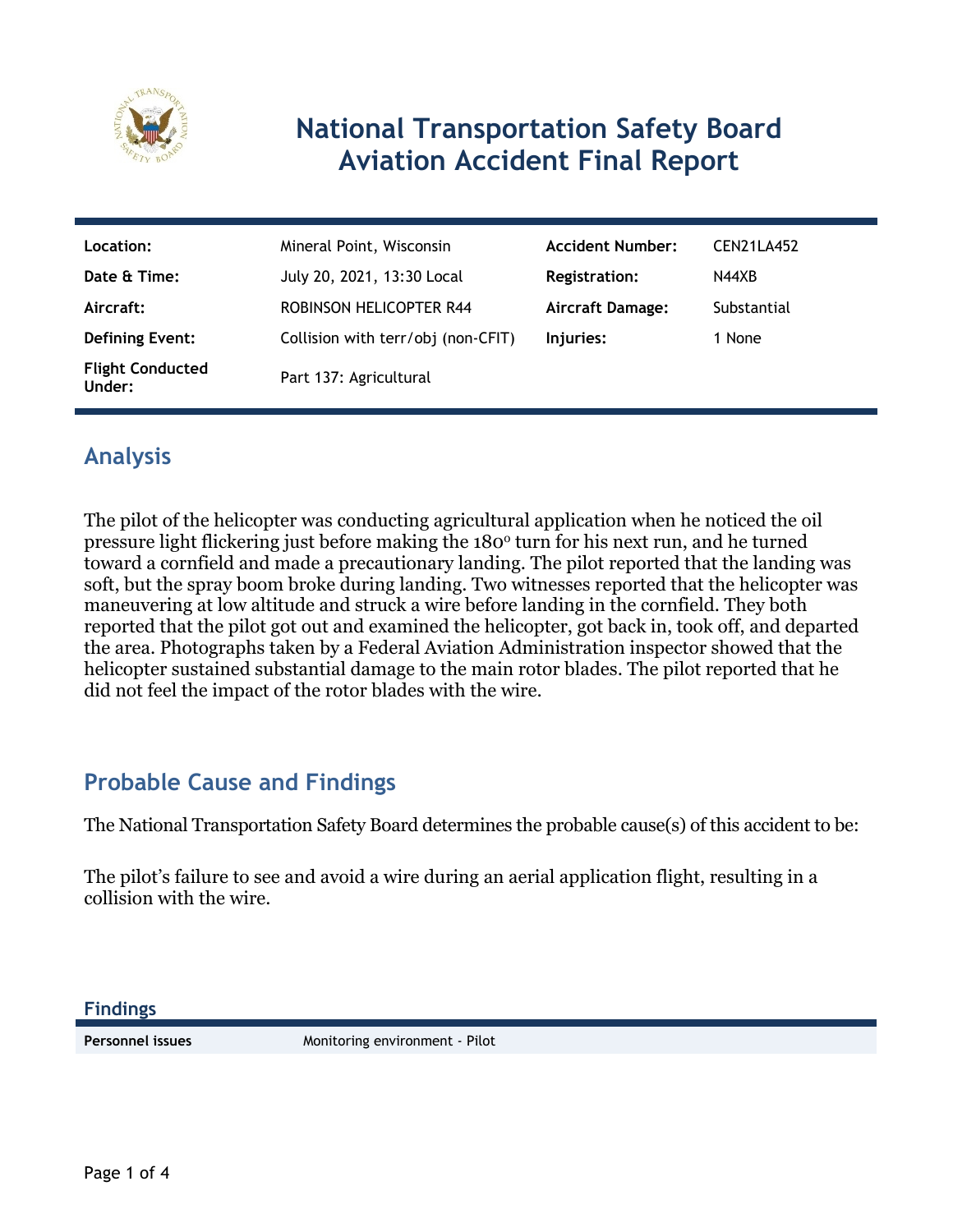## **Factual Information**

#### **History of Flight**

**Maneuvering-low-alt flying** Collision with terr/obj (non-CFIT) (Defining event)

### **Pilot Information**

| Certificate:                     | Commercial                             | Age:                              | 47            |
|----------------------------------|----------------------------------------|-----------------------------------|---------------|
| Airplane Rating(s):              | None                                   | Seat Occupied:                    | Right         |
| <b>Other Aircraft Rating(s):</b> | Helicopter                             | <b>Restraint Used:</b>            |               |
| Instrument Rating(s):            | Helicopter                             | <b>Second Pilot Present:</b>      |               |
| Instructor Rating(s):            | None                                   | <b>Toxicology Performed:</b>      |               |
| <b>Medical Certification:</b>    | Class 1 Without<br>waivers/limitations | Last FAA Medical Exam:            | April 1, 2021 |
| <b>Occupational Pilot:</b>       | Yes.                                   | Last Flight Review or Equivalent: |               |
| <b>Flight Time:</b>              |                                        |                                   |               |

#### **Aircraft and Owner/Operator Information**

| Aircraft Make:                | ROBINSON HELICOPTER | <b>Registration:</b>                     | N44XB                       |
|-------------------------------|---------------------|------------------------------------------|-----------------------------|
| Model/Series:                 | R44                 | <b>Aircraft Category:</b>                | Helicopter                  |
| Year of Manufacture:          | 2002                | <b>Amateur Built:</b>                    |                             |
| Airworthiness Certificate:    | Normal              | <b>Serial Number:</b>                    | 1215                        |
| <b>Landing Gear Type:</b>     | None; Skid          | Seats:                                   | 4                           |
| Date/Type of Last Inspection: | <b>Unknown</b>      | <b>Certified Max Gross Wt.:</b>          |                             |
| Time Since Last Inspection:   |                     | Engines:                                 | 1 Reciprocating             |
| Airframe Total Time:          |                     | <b>Engine Manufacturer:</b>              | Lycoming                    |
| ELT:                          |                     | <b>Engine Model/Series:</b>              | O-540-F1B5                  |
| <b>Registered Owner:</b>      |                     | <b>Rated Power:</b>                      |                             |
| Operator:                     |                     | <b>Operating Certificate(s)</b><br>Held: | Agricultural aircraft (137) |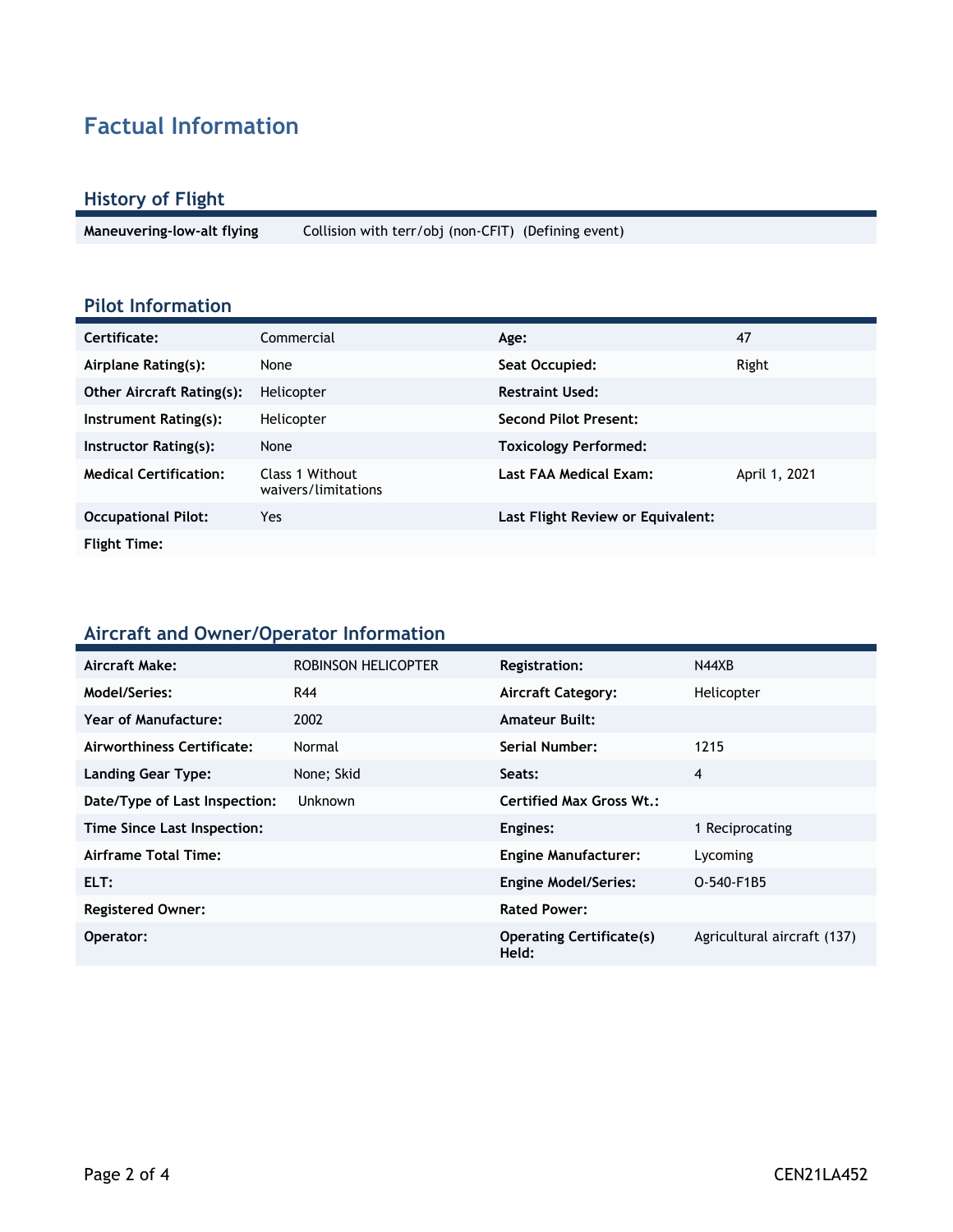### **Meteorological Information and Flight Plan**

| <b>Conditions at Accident Site:</b>     | Visual (VMC)                     | <b>Condition of Light:</b>                     | Day                              |
|-----------------------------------------|----------------------------------|------------------------------------------------|----------------------------------|
| <b>Observation Facility, Elevation:</b> | <b>KMRJ</b>                      | Distance from Accident Site:                   |                                  |
| <b>Observation Time:</b>                | 16:30 Local                      | Direction from Accident Site:                  |                                  |
| <b>Lowest Cloud Condition:</b>          | Clear                            | Visibility                                     | 10 miles                         |
| Lowest Ceiling:                         |                                  | Visibility (RVR):                              |                                  |
| Wind Speed/Gusts:                       | 8 knots /                        | <b>Turbulence Type</b><br>Forecast/Actual:     |                                  |
| <b>Wind Direction:</b>                  | $340^\circ$                      | <b>Turbulence Severity</b><br>Forecast/Actual: |                                  |
| <b>Altimeter Setting:</b>               | 30.09 inches Hg                  | <b>Temperature/Dew Point:</b>                  | $29^{\circ}$ C / 18 $^{\circ}$ C |
| <b>Precipitation and Obscuration:</b>   | No Obscuration; No Precipitation |                                                |                                  |
| <b>Departure Point:</b>                 | Mineral Point, WI                | Type of Flight Plan Filed:                     | None                             |
| Destination:                            | Mineral Point, WI                | <b>Type of Clearance:</b>                      | None                             |
| <b>Departure Time:</b>                  |                                  | Type of Airspace:                              |                                  |

## **Wreckage and Impact Information**

| Crew Injuries:          | 1 None | Aircraft Damage:              | Substantial                |
|-------------------------|--------|-------------------------------|----------------------------|
| Passenger<br>Injuries:  |        | <b>Aircraft Fire:</b>         | None                       |
| <b>Ground Injuries:</b> |        | Aircraft<br><b>Explosion:</b> | None                       |
| Total Injuries:         | 1 None | Latitude,<br>Longitude:       | 42.874434, -90.208609(est) |

# **Administrative Information**

| Investigator In Charge (IIC):               | Hatch, Craig                                           |                               |  |
|---------------------------------------------|--------------------------------------------------------|-------------------------------|--|
| <b>Additional Participating</b><br>Persons: | Mike Brockel; FAA FSDO; Milwaukee, WI                  |                               |  |
| <b>Original Publish Date:</b>               | March 25, 2022                                         | <b>Investigation Class: 4</b> |  |
| Note:                                       | The NTSB did not travel to the scene of this accident. |                               |  |
| <b>Investigation Docket:</b>                | https://data.ntsb.gov/Docket?ProjectID=103963          |                               |  |